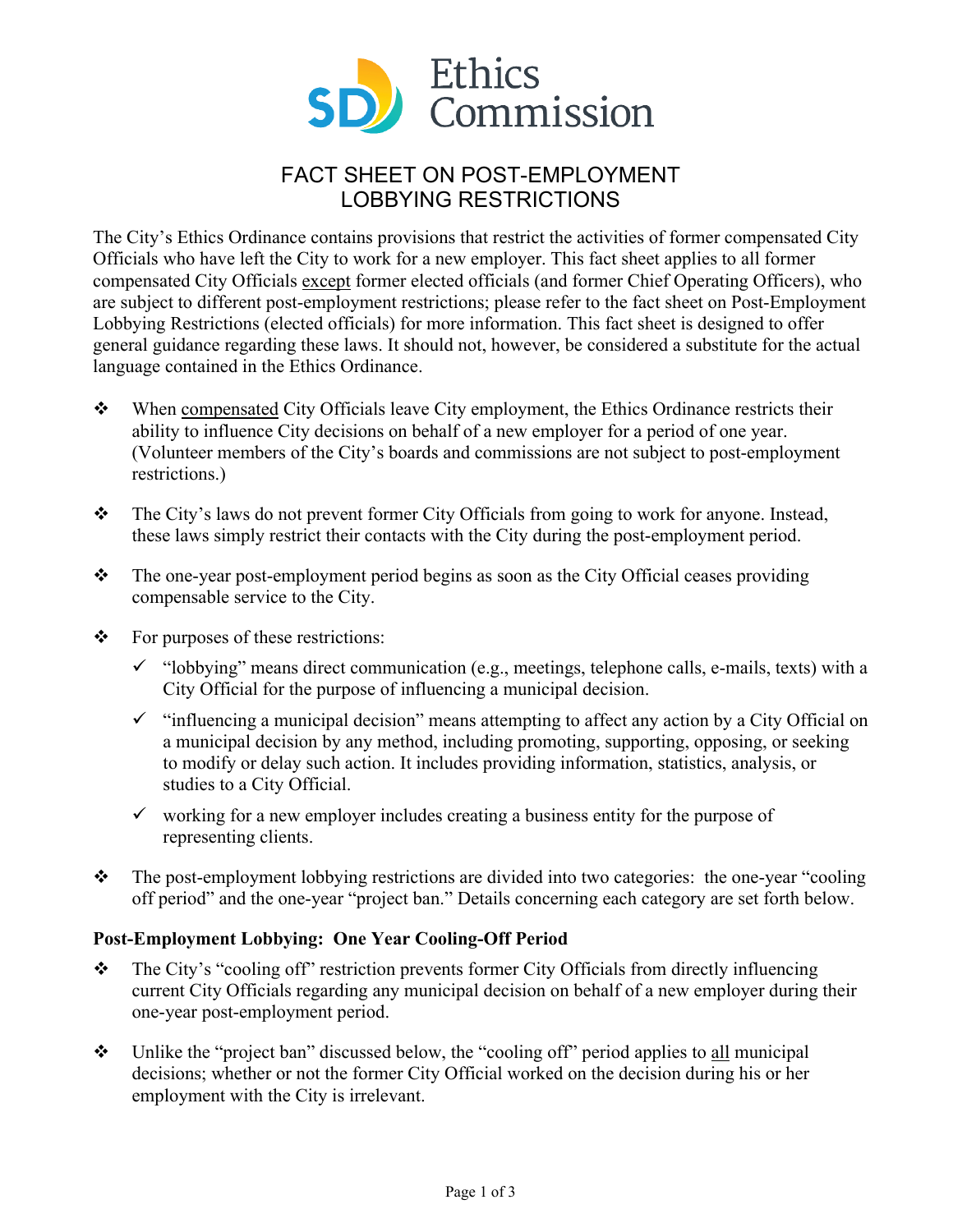- A "municipal decision" means any decision made by a City officer or employee (other than a ministerial act as discussed below), including decisions by the City Council or a City commission, board, or committee.
- $\triangle$  This prohibition applies to a former City Official's communications with anyone who is currently a "City Official," which includes:
	- $\checkmark$  elected officials and their staff;
	- $\checkmark$  all unclassified employees who file a Form 700;
	- $\checkmark$  all members of City boards and commissions who file a Form 700; and,
	- $\checkmark$  all staff at City agencies (Convention Center Corporation and Housing Commission) who file a Form 700.

## **Post-Employment Lobbying: Project Ban**

- $\mathbf{\hat{P}}$  There is also a one-year "project ban" that prohibits City Officials from directly and indirectly contacting a City Official for one year with regard to any pending projects that they worked on while with the City. An "indirect" contact includes assisting a new employer behind the scenes with an effort to communicate with the City regarding a project.
- $\triangle$  A "project" is a matter pending before the City concerning an application for discretionary funding or entitlements, or the award of a lease, agreement, or contract. In other words, the "project ban" applies only to certain types of municipal decisions, not the broad range of decisions associated with the cooling-off period.
- $\bullet$  To "work on a particular project" means to take part personally and substantially in the project by rendering a decision, approval, or disapproval; making a formal written recommendation; conducting an investigation; rendering advice on a significant basis; or using confidential information.
- $\mathbf{\hat{P}}$  The "project ban" continues for one year after the City Official leaves the City, or until the project is no longer pending. In general, a project is no longer pending when the City has made a final decision to approve or deny the project and there are no pending applications related to the project.
	- $\checkmark$  Example #1: A City Official has substantial involvement in the drafting of a Development Agreement between ABC Builders and the City. After the Development Agreement is approved by the City Council, the City Official leaves the City and goes to work for ABC Builders. In this scenario, the former City Official is prohibited from having any contacts with City staff on behalf of ABC Builders for one year with regard to ABC's applications for permits related to the Development Agreement.
	- $\checkmark$  Example #2: A City Official makes a formal written recommendation regarding the renewal of the City's contract with XYZ Office Supply. After the contract is finalized and executed by the parties, the City Official leaves the City and goes to work for XYZ Office Supply as the account manager for various clients, including the City of San Diego. In this scenario, the former City Official is not prohibited from having contact with City staff regarding the ordering and provision of office supplies.
- $\bullet$  A long term-term project may change in character and scope over time, or have discrete components or phases. In such a situation, the project ban might not apply. Former City Officials